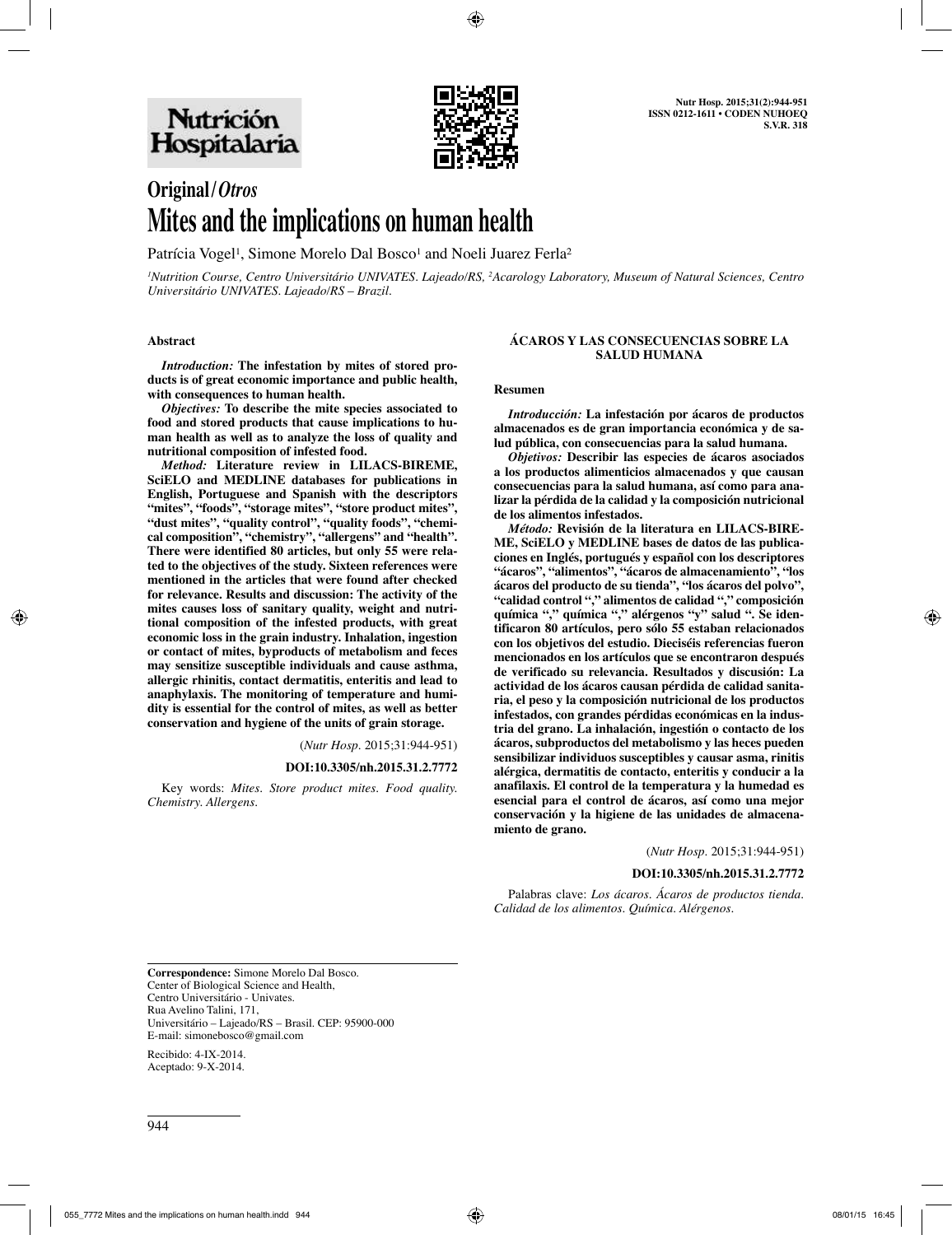#### **Abbreviations**

COPD - chronic obstructive pulmonary disease GM-CSF - colony stimulating factor granulocyte / macrophage IgE - immunoglobulin E

IL-6 - Interleukin-6

IL-8 - Interleukin-8

MCP1 - monocyte chemotactic protein-1

TNF -α- tumor necrosis factor

## **Introduction**

The prevalence of allergic diseases such as asthma, rhinitis, contact dermatitis and food allergies has increased substantially in recent decades and can be considered a serious public health problem<sup>1,2</sup>. It is estimated that 10-20% of the world population has asthma, allergic rhinitis or contact dermatitis<sup>3,4,5</sup> and about 6-8% of children under 3 years old and 2-3% of the general population have some type of food allergy<sup>6</sup>.

In this context, house dust mites and of storage products are an important source of allergens that can sensitize predisposed individuals and may or may not be mediated by immunoglobulin E  $(IgE)^{3,4,5,7}$ . The food allergy is defined as an adverse health effect resulting from an immunological response to exposure to a particular food, usually manifested by the production of  $IgE^8$ .

The house dust mites feed basically of dead human tissue, animal dander, fungi, bacteria and pollen of plants<sup>9</sup>. The mites of stored products are more common in rural areas and are found predominantly in grains such as wheat, corn, oats, barley and their byproducts $10,11$ , animal food, hay, straw and in the dust from the processing facilities and grain storage<sup>12,13</sup>. Sensitization to house dust mites and mites of stored products occurs through inhalation, ingestion or contact with live or dead mites, byproducts of metabolism or feces<sup>14</sup>.

In food, the mite infestation causes loss of quality of stored products because the mites feed basically of the germ of the grain<sup>11</sup>. They also cause losses on nutritional composition<sup>15</sup> and on the stock of seed decreasing the germinative power of the grain $14$ . In humans, they cause respiratory diseases such as asthma and rhinitis $9,11$ and contact dermatitis $9,14$ . Mites storage can also cause acute enteritis by ingestion of bacteria and fungi which they are vectors<sup>16</sup>.

This study aims to discuss the quality and nutritional composition of food infested by mites and describes the implications of the activity of these arthropods on human health.

# **Method**

This work is a literature review. There were searched the LILACS-BIREME, SCIELOand MEDLINE databases. Scientific papers published in English, Portuguese and Spanish between 2000 and 2014 abouthouse and storage dust mites, quality and nutritional composition of infested food and activity implications of these arthropods on human health were selected. The descriptors "mites", "foods", "storage mites", "store product mites", "dust mites", "quality control", "quality foods", "chemical composition", "chemistry", "allergens" and "health" were used to search the databases.Eighty articles were identified, but only 55 were related to the study objectives. The first analysis of the articles was conducted by the summary and later by the text. Besides these, 16references mentioned in the articles that have been found were included due to their relevance for the study.

# **Results and discussion**

### *Evolutionary Theory*

Most mites of stored products known currently belong to the suborder Astigmata, but little is known about the evolutionary origin of these mites. It is known that the human being began to stockpile food with the advent of agriculture around 10 thousand years ago, time enough to allow the evolution of a large complex of genres and species in association with humankind, suggesting that the origin of storage mites was independent for each species and occurred in their natural habitat<sup>17</sup>.

There are speculations that the Astigmata mites were fungivorous and that adaptations on the*hypopus*stageoccurredso that the colonization of other habitats waspossible<sup>17</sup>. Knülle tried to reproduce in laboratory the conditions that allowed these adaptations and showed that mites isolated in natural environment have a greater genetic heterogeneity to induce a *hypopus* stage than the lineages developed in laboratory in continuous environmental conditions. In particular, for Lepidoglyphus destructor (Schrank), a storage mite, the phenotypic expression of *hypopus*  stage was determined by the combination of genetic risk with diet quality, i.e., the interaction between genotype and environment ensures a continuous and uninterrupted development of the specie, in favorable environmental conditions for some individuals, providing the survival and the dispersion to other habitats when it deteriorates.The variations in *hypopus* characteristics in the population of this species probably constitute a selective adaptation to such conditions of life, the evolutionary ecology<sup>18</sup>. Later, a study of Corente and Knülle demonstrated with experimental results that the decrease in quality of food increased the mortality of mites and induced the *hypopus* stage. The study suggests that it is not the presence of a particular substance that induces the*hypopus* stage, but the lack of a proper nutritional balance whatever the nature19.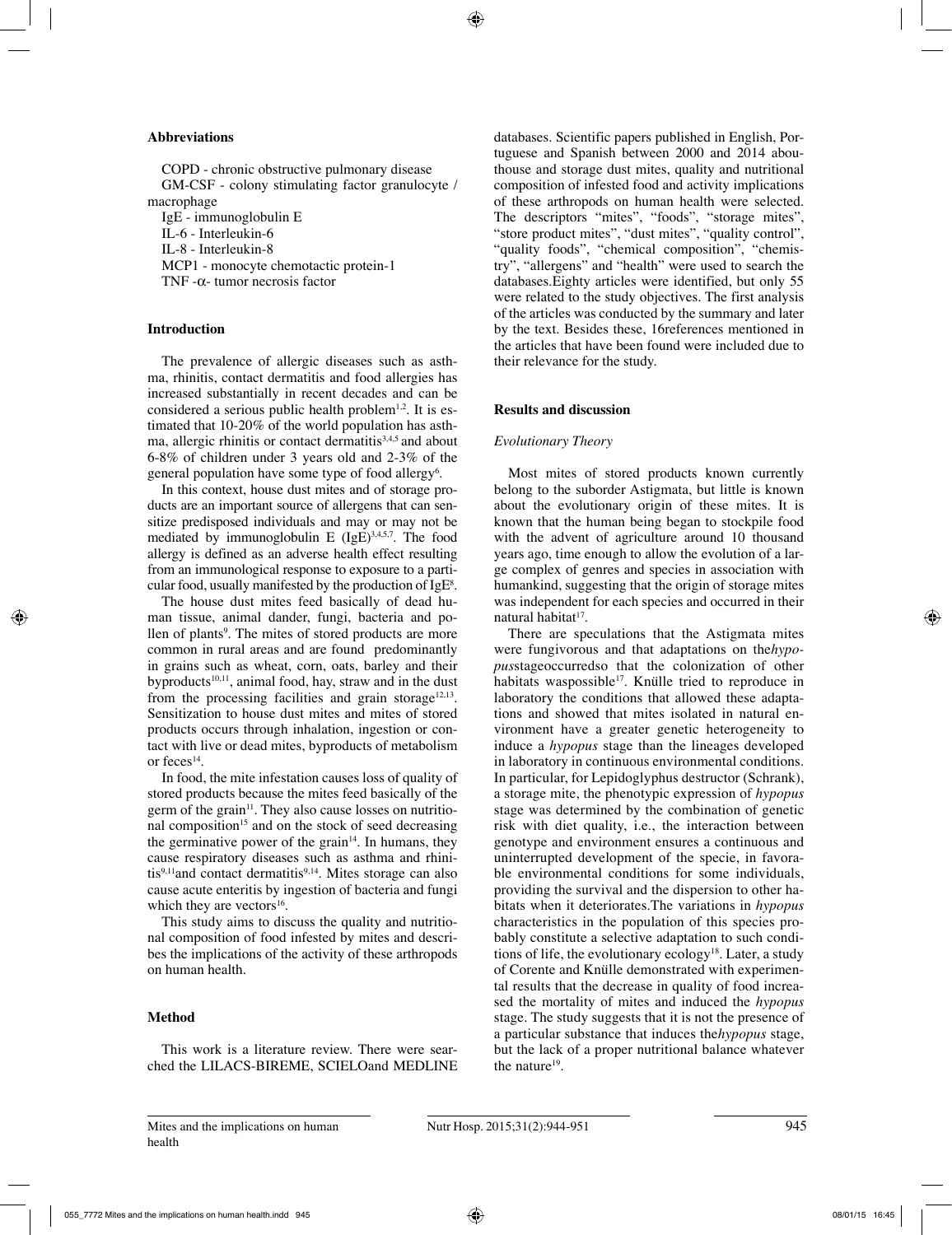Regarding to the domestic dust mites, Klimov and OConnor, in a study using phylogenetic analyzes tests, of alternative topology of house dust mite, as well as of reconstruction of ancestral character and irreversibility of parasitism, suggest that the common ancestor of house dust mites would have suffered a permanent reversal from a parasitic lifestyle to a free life<sup>20</sup>. This would be possible from lineages of free-living mites that specialize more quickly and extinguished more slowly than parasitic lineages $21$ . Such evolution would be possible by a combination of characteristics of the common ancestor: tolerance to low humidity, development of powerful digestive enzymes enabling feeding of skin and keratin, and low host specificity with frequent change of hosts $20$ .

In 1979, O'Connor suggested that the mites would have contacted humans for the first time by the soil through nest of birds and rodents<sup>17</sup>and later than the first free-living mites in house dust, that theyare nest inhabitants, i.e., inhabited nests of birds or mammals and basically fed of fungus $20$ . Regardless of how it happened, it is known that at some point in the evolution of the mites occurred adaptations so that human colonization and stored food possible became possible, making it important to know the species of synanthropic mites.

# *Synanthropic species of mites*

There are over 48.000 species of mites described in the literature (Arthropoda: Chelicerata: Arachnida: Acari) 22, but the synanthropic mites, those living close to human settlements, are of greatest interest to the humankind. From the biological standpoint, a mite takes about 30 days (3-4 weeks) to develop from an egg to become an adult and lives on average four months in ideal conditions of temperature (28°C) and relative air humidity (80%). A female produces 50-80 eggs during its life23.

Regarding to the allergenicity, mites produce substances with biological activity including hydrolytic and non hydrolytic enzymes, inhibitors of enzymes, regulatory proteins, of storage and of transport varying significantly among different species of mites $24$ . At least 24 groups of allergens are described in the literature, four with protease activity (cysteine, trypsin, chymotrypsin and serine) and three with glycosidase activity (α-amylase and chitinase). In a study by Morales and collaborators, the house dust mites showed higher activity of cysteine, while the storage mites showed considerable increase in the activity of serine<sup>25</sup>. Stewart suggests that the difference in the expression of protease would be associated with the base of feeding of these mites, the house dust mites would express cysteine to digest skin cells through the hydrolysis of collagen and keratin, whereas mites of stored products would express serine to digest the starch present in grains and derivatives<sup>26</sup>.

A study of Morales and collaborators demonstrates that the proteases are involved in the pathogenesis of allergy, increasing epithelial permeability and permitting the entry and the distribution of the allergen to the tissues by modulating cell response of the immune system<sup>26</sup>and can induce an inflammatory process<sup>27</sup>. It is believed that contact with small amounts of allergens could induce a immune tolerance24as well as a long-term ingestion of small amounts of allergens could gradually compromise the immunologic integrity and cause, at agiven time, a sensitization of the individual<sup>24,25</sup>. It is known that in predisposed individuals, contact with an allergen can induce an allergic response, mediated or not by  $IgE^{24}$ .

A study by Arlian and collaborators describes the capability of house dust mites and or storage to stimulate cytokine secretion<sup>28</sup>. Another more recent study that evaluated the effect of the extract of stored product mites *(Acarus siro* L., *Chortoglyphus arcuatus* (Troupeau), and *Lepidoglyphus destructor* and *Tyrophagus putrescentiae* (Schrank) on the endothelial cells of the skin showed that endotoxins and proteins present in the extract of storage mites stimulate endothelial cells of the skin to secrete cytokines and express cell adhesion molecules, but this capability varied among species.*Acarus siro* stimulated a secretion of stimulation factorof colonies of granulocyte/macrophage (GM-CSF), interleukin-6 (IL-6), Interleukin-8 (IL-8) and monocyte chemotactic protein-1 (MCP-1). *Chortoglyphus arcuatus*and*Lepidoglyphus destructor* inducedthe secretion of IL-6, IL-8 and MCP-1, and the levels increased when co-stimulated by tumor necrosis factor (TNF-α). The*Tyrophagus putrescentiae* stimulated the secretion of IL-8 and MCP-1 in response to increasing doses of extract, whereas only stimulated secretion of IL-6 at the highest dose of tested extract<sup>7</sup>.

The synanthropic mites can be divided into two main groups:

# 1) House dust mites

House dust mites feed primarily of dead human tissue, animal dander, fungi, bacteria and pollen of plants. Carpets, curtains, upholstery, mattresses, bedding and pillows are favorable sites for the habitat of these mites9 . They cause respiratory diseases such as asthma and rhinitis through inhalation of live or dead mites, feces or byproducts of the metabolism. They can also cause contact dermatitis by contact of human epithelial cells with allergens in the environment<sup> $9,23$ </sup>.

The main species of house dust mites are *Dermatophagoides farinae* Hughes, *Dermatophagoides pteronyssinus* (Trousseart), *Euroglyphus maynei* (Cooreman) and*Blomia*tropicalis (van Bronswijk, Cock &Oshima)23. *Dermatophagoides farinae*, *Dermatophagoides pteronyssinus*, *Euroglyphus maynei*belong to the Pyroglyphidae family, while *Blomia tropicalis*belong to the Glycyphagidae family<sup>25</sup>. Dermatophagoides pte-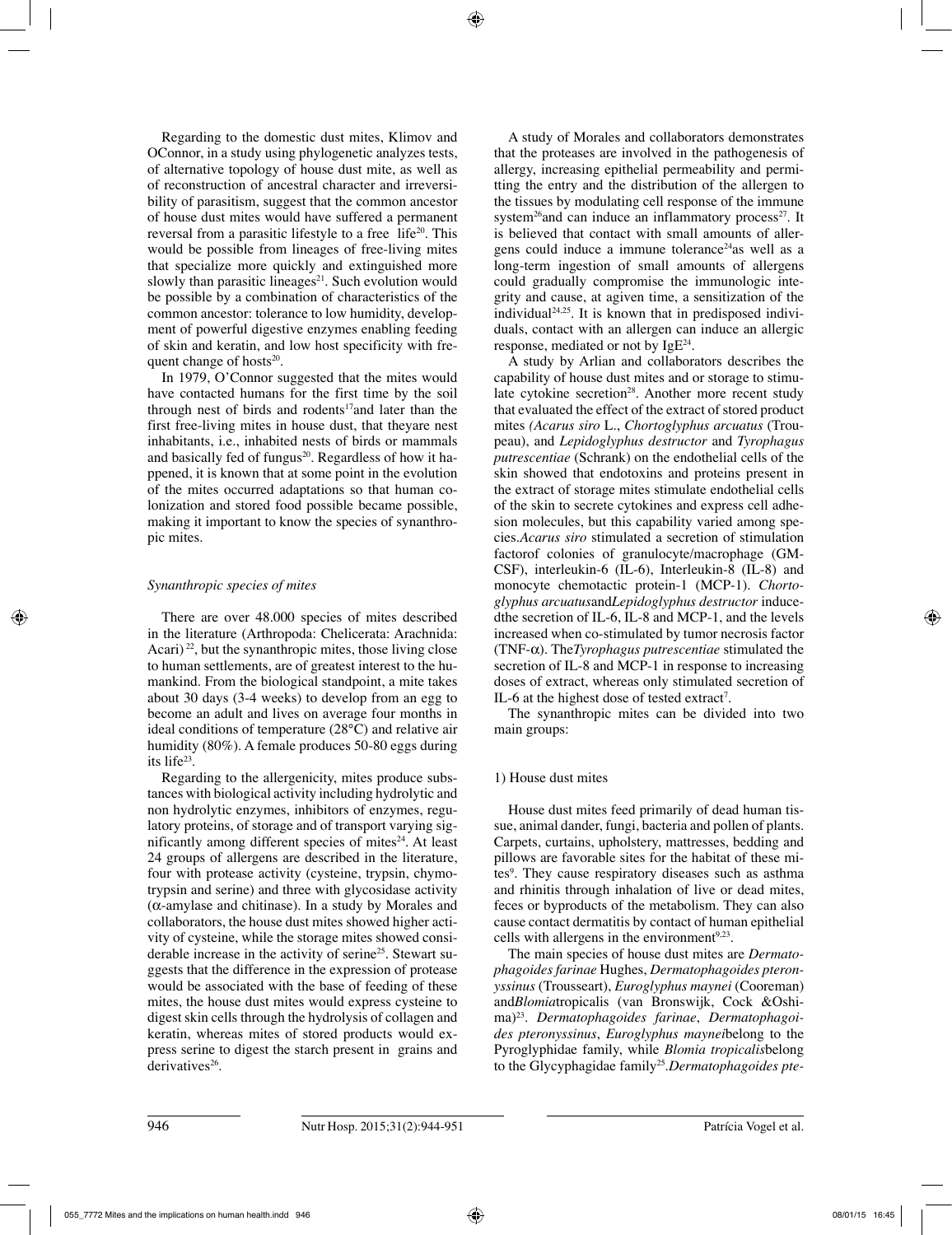*ronyssinus*is more common in Europe, while the*Dermatophagoides farinaeis* more common in America<sup>16</sup>.

*Blomia tropicalis,* initially recognized as a storage mite, has become accepted as house dust mite<sup>29</sup> as it has been found in homes in both tropical and subtropical countries like Spain, India, Taiwan, Brazil, Colombia, the Philippines, Malaysia and Indonesia<sup>23,29</sup>.

# 2) Mites of stored products

Common in urban and rural areas, storage mites are found predominantly in grains such as wheat, corn, oats and barley<sup>10,11</sup>, animal feed, hay, straw and in dust from processing facilities and grain storage<sup>12,13</sup>. In Brazil, the foods infested by food storage mites are: grains, seeds, bran, flour, hay, feed, sausage products, meat and dried fish, dried fruits, cheeses and chocolate powder<sup>30</sup>.

These mites can contaminate processed foods from grains, such as flour, breakfast cereal and mixtures for bakery<sup>10,23</sup> and they may induce an anaphylactic shock when ingested by susceptible individuals $12,24$ . Studies have already reported the presence of species of mites of stored products in domestic environment as mattresses, bedding, carpets and furniture $12,13$ .

Commonly found storage mite species are: *Acarus siro*, *Chortoglyphus arcuatus*, *Tyrophagus putrescentiae*, *Lepidoglyphus destructor*, *Glycyphagus domesticus (DeGeer)*, *Aleuroglyphus ovatus (Troupeau)*, *medanensis*(Oudemans), *entomophagus*(Laboulbene)12,31, *Suidasia pontifica(Oudemans)*, *Blomia kulagini(*Zakhvatkin*)* and*Glycycometus malaysiensis*(Fain & Nadchatram)<sup>23</sup>. *Lepidoglyphus destructor*, *Glycyphagus domesticus* and *Chortoglyphus arcuatus* mites belong to the Glycyphagidae family and*Tyrophagus putrescentiae*and*Acarus sirobelong to the Acaridae family*<sup>25</sup>.

### **Implications of mites in stored products, in quality and nutritional composition of foods and human health**

Although the stored products may contain allergens of vegetal, animal or microbial<sup>32</sup>, infestation by mites is one of the main problems associated with grain storage<sup>33,34</sup> despite the tolerance determined by international organizations be zero or close to zero in mite infestation<sup>11</sup>.

A study of Thind and Clarke found contamination in 21% of samples of cereals and cereal products purchased in retail stores in the United Kingdom, rising to 38% after being stored for 6 weeks at the home of volunteers. However, due to the limitation of the study, it cannot be said that the products were infested during the storage<sup>35</sup>.

Palyvos and collaborators, in a study conducted in Greece, determined the species of mites that infested grains like wheat, corn, oats and barley, manufactured agricultural products, dried fruit and powder residue in cooperatives, stores, silos and mills. A total of 55.5% of the samples tested showed contamination by mites of four orders and 15 distinct families. In the study, Astigmata corresponded to 92.7% of the total of mites and the*Lepidoglyphus destructor* was the dominant species in all of the studied sites studied $11$ .

In the Czech Republic, in a study by Stejskal and Hubert, mites constitute the largest group of plagues collected in units of grain storage, more than insects. The most abundant species were *Acarus siro*, *Acarus farris* (Oudemans), *Tyrophagus putrescentiae* e *Lepidoglyphus destructor*. The study suggests that mites are the most important source of allergens in stored grains and that the control, as a prevention strategy, is still neglected in many countries<sup>36</sup>.

A study performed in New Zealand by Cotter and collaborators evaluated samples of products derived from grain purchased in shops and gathered in homes. The study didn't find the presence of mites in the samples of products purchased in stores, but four samples of products obtained in houses showed mites representing 7.4% of the total. The four samples that had mites were stored in cabinets for over a month, indicating that storing flour for long periods increases the risk of contamination and that the ideal to prevent contamination would be to store it in the fridge $37$ .

Under favorable conditions of humidity, temperature, type of deposit, storage time $14$  and type of product stored<sup>38</sup>, mites can multiply reaching high densities and cause direct or indirect harm to human beings. Usually, mites of stored products infest products containing large amounts of starch (compound of carbohydrates in plants), or glycogen (which is the compound of storage of carbohydrates in fungi and bacteria) $38,39$ . In grains, for example, they use starch as the main power source, degrading it into glucose by the combined action of α-amylases and  $α$ -glucosidase<sup>40</sup>. Some studies have shown that the enzymatic activity of  $\alpha$ -amylase and  $\alpha$ -glucosidase is present in distinct species of storage mites and that they are able to utilize starch, amylopectin and  $\alpha$ -glycosides to obtain energy from  $grains^{27,38,40}$ .

For having the ability to feed on starch, mites of stored products can destroy the germ of grains decreasing their quality<sup>11</sup>. Not only the sanitary quality, but also the nutritional composition of grains is compromised especially in relation to B vitamins and iron<sup>15</sup>. Besides the sanitary and nutritional loss, mites may cause loss in quantity (weight) in some cereals. In wheat for example, when a large infestation by mites occur, they attack the endosperm and germ of the grain and they feed on starch, reducing the weight of the grain<sup>11</sup>.

Another change in stored products caused by the activity of these arthropods is the quite characteristic odor observed in storage units that is caused by the secretion of lipids by mites $11$ . In agriculture they also have importance because they attack the embryo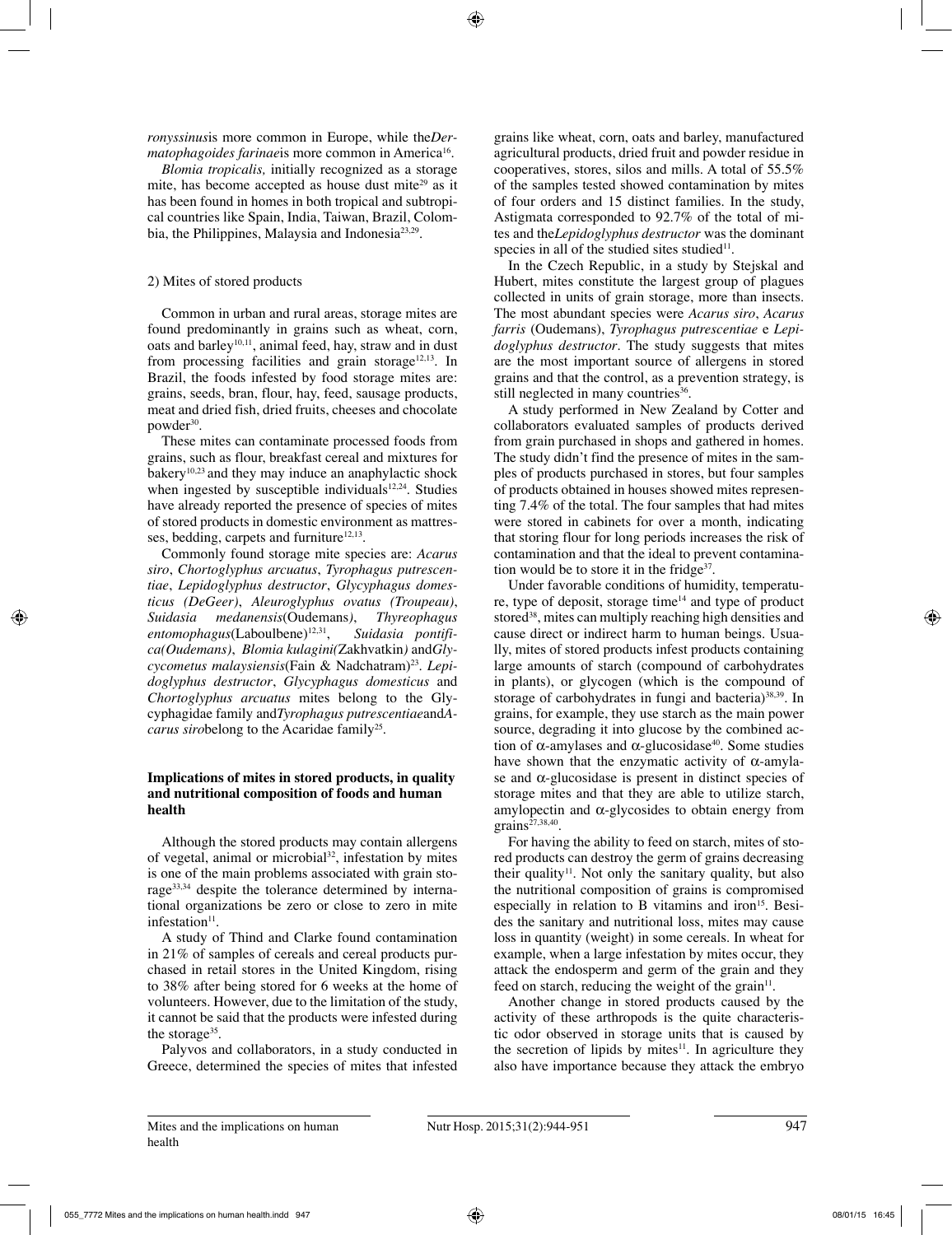of some grains causing a significant reduction in the stock of seeds and their germination power<sup>14</sup>.

In humans, inhalation, ingestion or contact with live or dead mites, byproducts of metabolism or feces can cause damage to human health, for example, respiratory diseases such as asthma, allergic rhinitis, con $j$ unctivitis<sup>11</sup>, as well as contact dermatitis<sup>14</sup>, episodes of anaphylaxis24 and acute enteritis by the ingestion of food contaminated by fungi and bacteria that the mites may be vectors<sup>11,16</sup>. However, a study by Hubert and collaborators suggests that 95% of mite allergens are associated with faecal particles related to the digestion processof the mite<sup>41</sup>.

Anaphylactic reactions induced by food infested with mites are being increasingly reported, especially in countries where the climatic conditions are favorable for their proliferation<sup>24</sup>. In 1993, Erben and collaborators observed the first case of systemic anaphylaxis by ingestion of food infested by mites $42$ . Years later, a study reported a case of a group of patients who developed generalized allergic reactions after ingestion of foods containing large amounts of mites<sup>43.</sup> In Brazil, a case report of anaphylaxis by ingestion of cornmeal infested by mites was documented<sup>44</sup>. There was also reported a case by *Blomia freemani* Hughes of anaphylaxis by ingestion of contaminated pancake flour<sup>45</sup>. A study of Posthumus and collaborator estimated the incidence of anaphylaxis in around 0.5 to 2%, mostly by the ingestion of cereals (especially wheat) contaminated by mites and their allergens. The study verified that episodes of anaphylaxis usually occur in patients with allergic rhinitis or asthma, who sensitized to dust mites, develop allergic reactions, mediated or not by IgE after eating wheat flour contaminated by storage mites<sup>46</sup>.

Sensitization to mites of stored products is more common in rural areas and among workers in the grain storage units, bakeries and supermarkets by exposure to mites, and it has been suggested as an occupational disease<sup>10,47,48,49,50,51</sup>. There has been reported the increase in cases of asthma and allergic rhinitis in fruit farmers and people living near the orchards of citrus, apple and pear48,52,53, contact dermatitis in farmers that grow hop<sup>49</sup> and gardeners who grow pepper<sup>54</sup>. However, the occurrence of occupational allergy in urban areas among workers in bakeries and supermarkets has also been reported. A study of Storaas and collaborators found that storage mites were responsible for 20% of cases of sensitization of allergic rhinitis in bakery workers<sup>50</sup>. Another study reported that of a supermarket employee that got hives and dermatitis through pork meat, especially ham, infested by *Tyrophagus putrescentiae* in her workplace<sup>47</sup>.

*Tyrophagus putrescentiae*is prevalent in hot and humid climates<sup>55</sup>. It causes serious economic damages<sup>34</sup> as well as the reduction of the nutritional content and of the germination capacity of the seeds<sup>15</sup>. It is found in a wide variety of food of high protein and lipid content<sup>16</sup> as, for example, cheese, bacon, egg powder, peanut flour56,57,58.In Spain it has a great economic importance, because it feeds on the superficial layer of the typical Spanish cured ham56,59, where the humidity and the heat are essential for the maturation process of the product<sup>56</sup>. In Brazil there was reported the presence of *Tyrophagus putrescentiae* in soybean crops in Minas Gerais<sup>60</sup> and samples of rice and beans sold in bulk in supermarkets in São Paulo<sup>61</sup>.

When the*Tyrophagus putrescentiae* mite is ingested through contaminated food, inhaled or handled it can cause diarrhea, urinary tract problems, acute enteritis and allergic reactions<sup>57,58</sup>. There has also been reported a case of systemic anaphylaxis by the ingestion of food contaminated with the *Tyrophagus putrescentiae*  mite56,62. It can also carry spores of bacteria and fungi such as *Aspergillusspp.*and*Penicilliumspp.*55,57,63. A study of Franzolin and collaborators demonstrated that the presence of *Aspergillus flavus* contributed to the growth of the*Tyrophagus putrescentiae* mite, which has helped to disperse the spores of fungi in samples from uncontaminated corn<sup>55</sup>.

A study that assessed the prevalence of sensitization by *Tyrophagus putrescentiae* showed that it is higher in elderly subjects compared to young adults, especially in people with chronic obstructive pulmonary disease (COPD) when the prevalence reached 45.8% of the studied population<sup> $64$ </sup> and that the allergenic of the *Tyrophagus putrescentiae* mite induces histamine release in more than  $50\%$  of sensitized individuals<sup>65</sup>.

*Acarus siro* is a common species in stored grain, with great development in hot and humid climates<sup>16</sup> and high activity of starch digestion $40$ . But there was also reported in high concentrations in cheese stored in refrigeration rooms<sup>11</sup>. In Spain, there has also been demonstrated the infestation of Cabrales cheese by*Tyrophagus neiswanderi*Johnston & Bruce e *Acarusfarris*<sup>33</sup>*.*

Regarding to sensitization, Pytelková and collaborators found that the *Acarus siro* is potentially allergenic and there can happen cross-sensitization with house dust mites. In this study, the amino acid sequences of the *Acarus siro*with the *Dermatophagoides pteronyssinusmite* showed 66% of comparability<sup>66</sup>. Another study showed that through the skin test 14% of thesensitized patients to housedust mites were sensitized by the storage mite *Thyreophagus entomophagus* (Laboulbene) concomitantly<sup>67</sup>. A study of Morales and collaborators found that both mites of Pyroglyphidae group as of Glycyphagoidea group had a similar protein sequence;however the enzymatic properties of each species differ significantly from the activity of the proteases $25$ .

*Aleuroglyphus ovatus (Troupeau)* is also found especially in warm climates, in foods such as wheat grain and its derivatives and preparations with chicken, as well as in dust of storage units, lairs of rodents, chicken coops and barns<sup>68</sup>. *Aleuroglyphus ovatus* like *Acarus siro*, presents great activity on starch digestion and perhaps that is why these two species infest grains and cereals that are one of the major sources of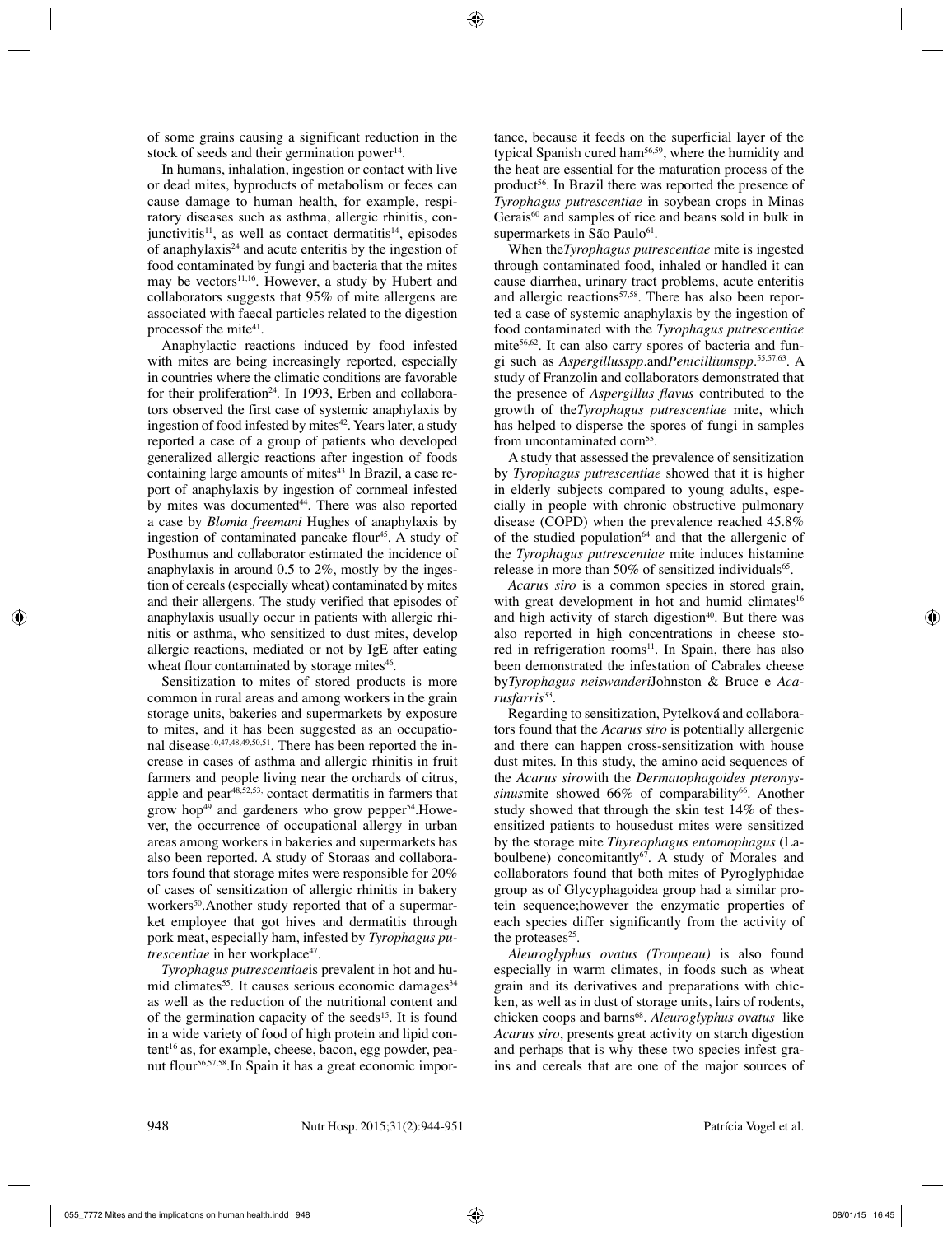starch $40$ . A study that evaluated the immunogenic sites of *Aleuroglyphusovatus*suggested that both the inhalation as the contact with mites, and eggs as feces would be immunogenic<sup>23</sup>. In humans, it is associated to respiratory and contact dermatitis especially in the grain industry workers<sup>68</sup>.

Solomon found in his work that there is competition between species of mites of stored products, and when the population of primary mites grows a lot, it offers food for the secondary mites (which are predatory mites), rising up to almost eliminate the preyed population. In the study he noted that from January to April appeared the predators due to the seasonal increase of summer of the *Tyrophagus putrescentiae* species. According to him, this is a natural and biological sequence of species of mites that infest grains<sup>69</sup>.

A study of Hubert and collaborators evaluated the growth of mites in wheat (*Triticum aestivum* L.) which naturally possesses an inhibitor of  $\alpha$ -amylase which protects the grain from attack by arthropods. The study suggests that the quality of the grain is known by affecting the growth of mite populations and that the inhibitory effect of  $\alpha$ -amylase on the population density of mites depends on the stored grain, on the species of mites and on the combination of these two factors thus affecting the growth dynamics of mites<sup>38</sup>. A previous study evaluated the use of bean (*Phaseoulus vulgaris* L.) in the controlling of storage mites and in domestic dust, since its use appears to suppress the growth of mites. However, some people have food allergy to beans, turning unfeasible its commercial and in large-scale usage<sup>70</sup>.

### **Measures of control of stored products mites**

The main physical agents that determine the quality of the stored products are air humidity and temperature34. So, it is essential that there is a better control of these variables in the grain storage units because of the sanitary importance that the contaminated by mites represents to humans<sup>61</sup>. Foods that have a high water content are more difficult to control and should be monitored more frequently<sup>33</sup>. The Brazilian law states that the maximum moisture for flour, cereal starch and bran (15%), potato starch (21%) and manioc starch  $(18\%)$ <sup>71</sup>.

Poorly maintained facilities and the lack of preventive hygiene measures before storage of products can be considered the main reasons for the high presence of mites in these environments<sup>11</sup>. Therefore, change in the physical factors is a simple and environmentally safe method for controlling infestations of mites on stored food<sup>34</sup>.

For consumers it is recommended to observe the conditions of hygiene of places of commercialization, as well as to store the grain for a maximum of six months in closed containers in a cool, dry place. And if possible, the grains should be kept in refrigerator (0°C to 7°C), with humidity not exceeding 12%. The grains should be washed in running water, and the acts of "choose" and sift the grains can spread the mites through the environment<sup>61</sup>.

The studies on changes in quality, nutritional composition of food infested by mites and implications on human health are still limited, especially those concerning the nutritional composition. As mites of stored products use starch as an energy source there is loss of quality and nutritional composition, but would it be of utmost importance estimate the loss in order to develop more specific techniques and mechanisms of control. Mites can cause serious implications to human health, but the mechanisms of how this occurs are not well established yet, mainly by the wide variety of species and by cross reaction that seems to exist among some species.

#### **Conclusion**

Mites of house dust and of stored product, at some point in evolution, have suffered adaptations so that the colonization of human installations and of stored products would be possible. The activity of mites causes loss of sanitary quality, weight and nutritional composition of the infested products, with great economic loss in the grain industry. The inhalation, contact or ingestion of mites, byproducts of metabolism and mite feces can sensitize susceptible individuals and cause asthma, allergic rhinitis, contact dermatitis, enteritis and lead to anaphylaxis when a large quantity of food infested by mites is ingested. It is, therefore, a serious public health problem.

The prevalence of food allergies has increased substantially in the last years and it is necessary to elucidate whether the allergens involved in sensitization are from the food itself or from mites that are present in these foods. The discovery that some mite allergens are enzymes could help to explain the rapid onset of symptoms after the ingestion of large amounts of allergens present in food; however, more studies are needed to clarify these relations. Furthermore, the study about alterations in the quality, nutritional composition of food infested by mites and implications for human health are still limited, especially those concerning the nutritional composition.

### **References**

- 1. Lack G. Epidemiologic risks for food allergy. *J Allergy Clin Immunol* 2008; 121: 1331-6.
- 2. Martín ISM. Herramienta de educaciónnutricional para alergicos a huevo y proteína de leche de vaca de edadpediátrica. *Nutr Hosp* 2014; 29(5): 1062-9. DOI: 10.3305/nh.2014.29.5.7215.
- 3. Platts-Mills TA, Vaughan JW, Carter MC, Woodfolk JA. The role of intervention in established allergy: avoidance of indoor allergens in the treatment of chronic allergic disease. *J Allergy Clin Immunol* 2000; 106:787–804.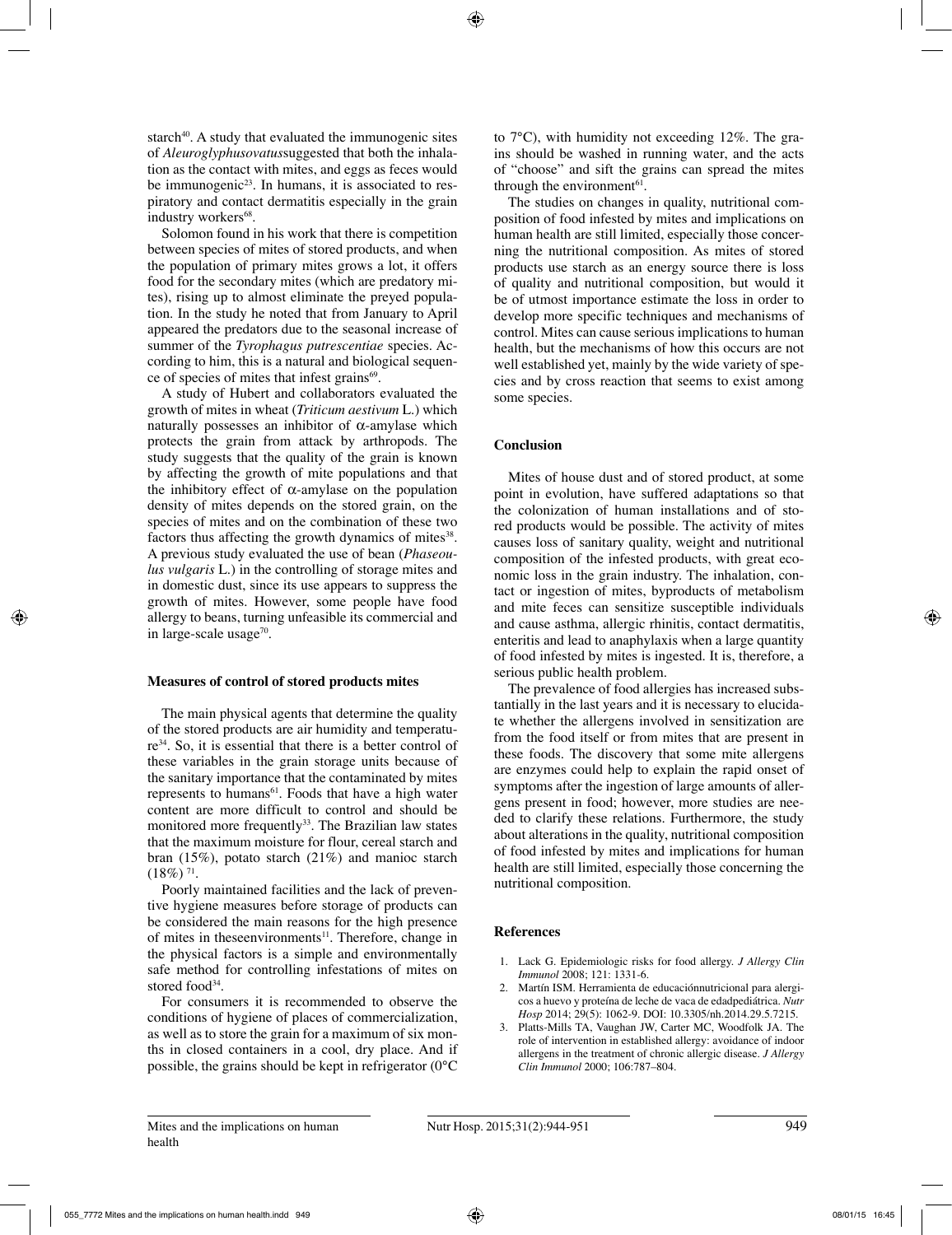- 4. Platts-Mills TA. The future of allergy and clinical immunology lies in evaluation, treatment, and research on allergic disease. *J Allergy Clin Immunol* 2002; 110:565–6.
- 5. Cui Y. Structural biology of mite allergens. *Mol Biol Rep* 2013; 40: 681-6.DOI: 10.1007/s11033-012-2108-8.
- 6. Fernandez M. Quées la alergia a los alimentos? En: Zubeldia JM, Baeza ML, Jauregui I, Senent C, Editores. Libro de Alergias Alimentarias de la Fundación BBVA. España. 2012. p. 215-22.
- 7. Elder BL, Morgan MS, Arlian LG. Effect of Stored Product Mite Extracts on Human Dermal Microvascular Endothelial Cells. *J Med Entomol* 2012 Nov; 49(6): 1411-8.
- 8. NIAID-sponsored expert panel, Boyce JA, Assa'ad A, Burks AW, Jones SM, Sampson HA, et al. Guidelines for the diagnosis and management of food allergy in the United States: Report of the NIAID-sponsored Expert Panel. *J Allergy Clin Immunol* 2010; 126: S1-S58.
- 9. Nadchatram M. House dust mites, our intimate associates. *Trop Biomed* 2005; 22(1): 23-37.
- 10. Arlian LG, Morgan MS. Biology, ecology, and prevalence of dust mites. *Immunol Allergy Clin North Am* 2003 Aug; 23(3): 443-68.
- 11. Palyvos NE, Emmanouel NG, Saitanis CJ. Mites associated with stored products in Greece. *Exp Appl Acarol* 2008; 44: 213-26. DOI: 10.1007/s10493-008-9145-y.
- 12. Arlian LG, Morgan MS, Vyszenski-Moher DL, Sharra D. Cross-reactivity between storage and dust mites and between mites and shrimp. *Exp Appl Acarol* 2009; 47: 159-72. DOI: 10.1007/s10493-008-9199-x.
- 13. Boquete M, Iraola V, Fernandez-Caldas E, Arenas Villaroel L, Carballada FJ, Gonzalez de la Cuesta C, et al. House dust mites species and allergen levels in Galicia, Spain: a cross-sectional, multicenter, comparative study. *J Investig Allergol Clin Immunol* 2006; 16: 169–76.
- 14. Sinha RN. Role of Acarina in the stored grain ecosystem. *Rec Advances Acarol* 1979; 1: 263-72.
- 15. Krantz GW. Some mitesinjurius to farm-stored grain. *J Econ Entomol* 1955; 48: 754-5.
- 16. Hughes AM. The mites of stored food and houses. *Tech Bull Minist Agric Fish Food* 1976; 9: 1–400.
- 17. OConnor BM. Evolutionary origins of astigmatid mites inhabiting stored products. *Rec Advances Acarol* 1979; 1: 273–8.
- 18. Knülle W. Genetic Variability and Ecological Adaptability of Hypopus Formation in a Stored Product Mite. *Exp Appl Acarol* 1987; 3: 21-32.
- 19. Corente CH, Knülle W. Trophic determinants of hypopus induction in the stored-product mite *Lepidoglyphus destructor*  (Acari:Astigmata). *Exp Appl Acarol* 2003; 29: 89-107.
- 20. Klimov PB, OConnor B. Is Permanent Parasitism Reversible?—Critical Evidence from Early Evolution of House Dust Mites. *Syst Biol* 2013; 0(0): 1-13. DOI: 10.1093/sysbio/ syt008.
- 21. Goldberg EE, Igi B. On phylogenetic tests of irreversible evolution. *Evolution* 2008; 62(11): 2727–41. DOI: 10.1111/j.1558- 5646.2008.00505.x.
- 22. Dermauw W, Leeuwen TV, Vanholme B, Tirry L. The complete mitochondrial genome of the house dust mite *Dermatophagoides pteronyssinus*(Trouessart): a novel gene arrangement among arthropods. *BMC Genomics* 2009 Mar; 10(107): 1-20. DOI: 10.1186/1471-2164-10-107.
- 23. Tang JC, Wong SF, Mak JW, Ho TM. Antigenic profile of *Blomia tropicalis*, *Aleuroglyphus ovatus* and *Glycycometus malaysiensis. Trop Biomed* 2011; 28(2): 223-36.
- 24. Sanchéz-Borges M, Suárez-Chacón R, Capriles-Hulett A, Caballero-Fonseca F. An update on oral anaphylaxis from mite ingestion. *Ann Allergy Asthma Immunol* 2005; 94: 216–21.
- 25. Morales M, Iraola V, Leonor JR, Carnés J. Enzymatic Activity of Allergenic House Dust and Storage Mite Extracts. *J Med Entomol* 2013; 50(1): 147-54. DOI: http:/ / dx.doi. org/10.1603/ME12154.
- 26. Stewart GA. Dust mite allergens. *Clin Rev Allergy Immunol* 1995; 13: 135-50.
- 27. Morgan MS, Arlian LG. Enzymatic Activity in Extracts of

Allergy-Causing AstigmatidMites. *J Med Entomol* 2006; 43(6): 1200-7.

- 28. Arlian LG, Morgan MS, Peterson KT. House dust and storage mite extracts influence skin keratinocyte and fibroblast function. *Int Arch Allergy Immunol* 2008; 145: 33–42.
- 29. Mariana A, Ho TM, Sofian-Azirun M, Wong AL. House dust mite fauna in the Klang Valley, Malaysia. *Southeast Asian J Trop Med Public Health* 2000 Dec; 31(4): 712-21.
- 30. Flechtmann CHW. Ácarosemprodutosarmazenados e napoeiradomiciliar. Piracicaba: E.S.A. "L.Q."; 1986.
- 31. Fernandez-Caldas E, Iraola V, Carnés J. Molecular and Biochemical Properties of Storage Mites (Except *Blomia species*). *Protein Pept Lett* 2007 Oct; 14(10): 954-9.
- 32. Korunić Z. Allergenic components of stored agro products. *Arh Hig Rada Toksikol* 2001 Mar; 52(1): 43-8.
- 33. Sanchéz-Ramos I, Álvarez-Alfageme F, Castañera P. Effects of relative humidity on development, fecundity and survival of three storage mites. *Exp Appl Acarol* 2007; 41: 87-100. DOI: 10.1007/s10493-007-9052-7.
- 34. Zdarkova E. Stored product acarology. In: Dusba´bek F, Bukva V (eds). Modern acarology. Academia Prague, 1991. p. 211–218.
- 35. Thind BB, Clarke PG. The occurrence of mites in cereal-based foods destinedfor human consumption and possible consequences of infestation. *Exp Appl Acarol* 2001; 25: 203-15.
- 36. Stejskal V, Hubert J. Risk of occupational allergy to stored grain arthropods and false pest-risk perception in Czech grain stores. *Ann Agric Environ Med* 2008 Jun; 15(1): 29-35.
- 37. Cotter M, Siebers R, Pike A, Fitzharris P, Crane J. Storage Mites in Flour Samples in Wellington, New Zealand. *J Investig Allergol Clin Immunol* 2011; 21(5): 410-1.
- 38. Hubert J, Nesvorna M, Erban T. Growth-suppressive effect of the a-amylase inhibitor of *Triticum aestivum*on stored-product mites varies by the species and type of diet. *Exp Appl Acarol* 2014; 62: 57-65.DOI: 10.1007/s10493-013-9718-2.
- 39. Ball SG, Morell MK. From bacterial glycogen to starch: understanding the biogenesis of the plant starch granule. *Annu Rev Plant Biol* 2003; 54: 207–33.
- 40. Erban T, Erbanova M, Nesvorna M, Hubert J. The importance of starch and sucrose digestion in nutritive biology of synanthropic acaridid mites: α-amylases and α-glucosidades are suitable targets for inhibitorbased strategies of mite control. *Arch Insect Biochem Physiol* 2009 Jul; 71(3): 139-58. DOI: 10.1002/arch.20312.
- 41. Hubert J, Stejskal V, Munzbergová Z, Kubátová A, Vánová M, Zd'árková E.Mites and fungi in heavily infested stores in the Czech Republic. *J Econ Entomol* 2004 Dec; 97(6): 2144-53.
- Erben AM, Rodriguez JL, McCullough J, Ownby DR. Anaphylaxis after ingestion of beignets contaminated with *Dermatophagoides farinae. J Allergy ClinImmunol* 1993 Dec; 92(6): 846–9.
- 43. Castillo S, Sanchéz-Borges M, Capriles A, Suárez-Chacón R, Caballero F, Fernandez-Caldas E. Systemic anaphylaxis after ingestion of mite-contaminated flour. *J Allergy ClinImmunol* 1995; 95: 304.
- 44. Guerra Bernd LA, Arruda LK, Barros Antunes HB. Oral anaphylaxis to mites. *Allergy* 2001 Jan; 56(1): 83–4.
- Wen DC, Shyur SD, Ho CM, Chiang YC, Huang LH, Lin MT, et al. Systemic anaphylaxis after the ingestion of pancake contaminated with the storage mite *Blomia freemani*. *Ann Allergy Asthma Immunol* 2005 Dec; 95(6): 612-4.
- 46. Posthumus J, Borish L. A 71-year-old man with anaphylaxis after eating grits. *Allergy Asthma Proc* 2012; 33(1): 110–3. DOI: 10.2500/aap.2012.33.3476.
- Estévez MD. Occupational contact urticaria-dermatitis by *Tyrophagus putrescentiae*. *Contact Dermatitis* 2006 Nov; 55(5): 308-9.
- 48. Kim YK, Kim YY. Spider-mite allergy and asthma in fruit growers. *Curr Opin Allergy Clin Immunol* 2002 Apr; 2 (2): 103-7.
- 49. Spiewak R, Gòra A, Dutkiewicz J. Work-related skin symptoms and type I allergy among eastern-Polish farmers growing hops and other crops. *Ann Agric Environ Med* 2001; 8(1): 51-6.